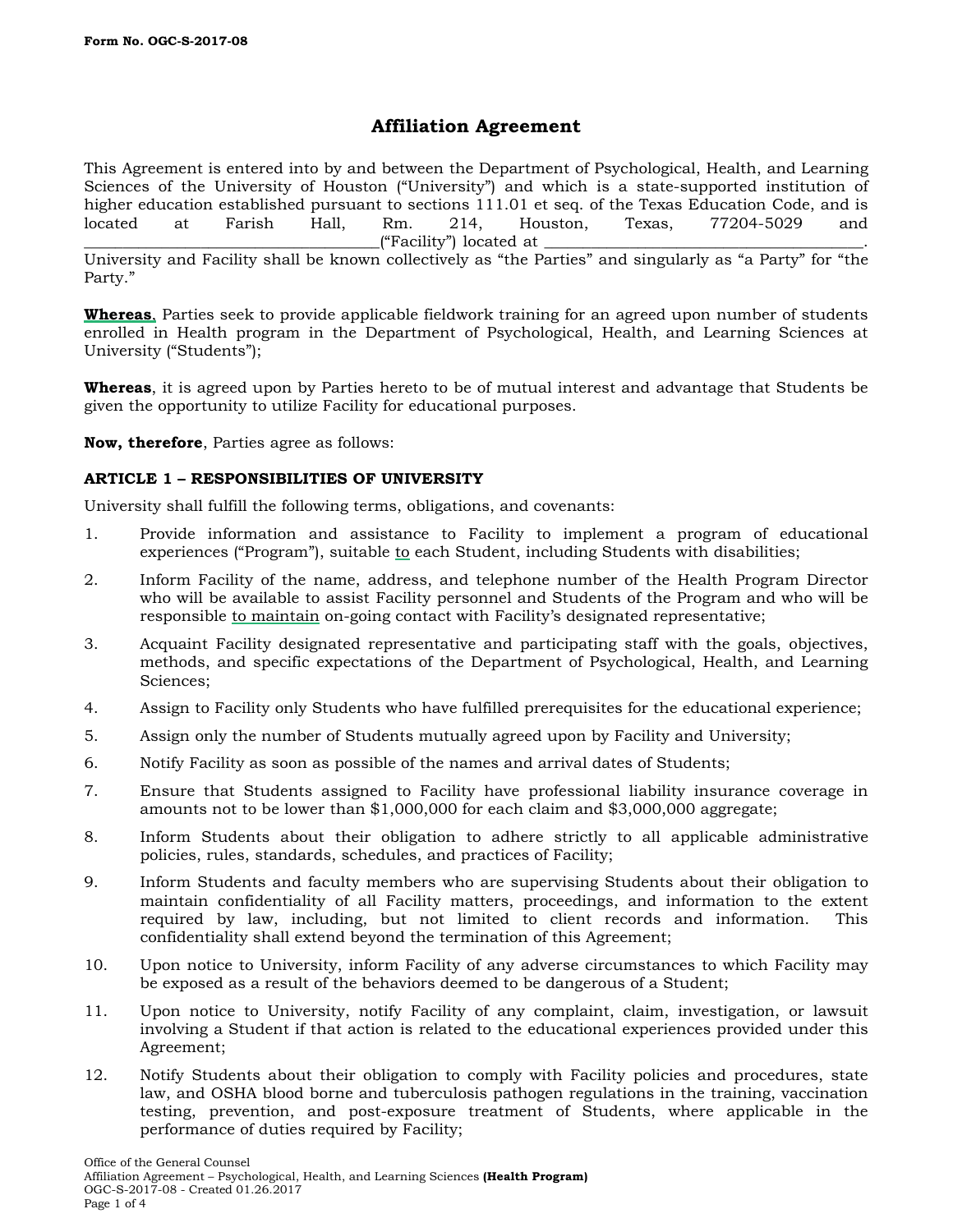13. Accept the overall responsibility for the education, evaluation, qualifications, and competency development of each Student.

## **ARTICLE 2 – RESPONSIBILITIES OF FACILITY**

Facility shall fulfill the following terms, obligations, and covenants:

- 1. Provide supervised learning experience for Students in accordance with agreed upon learning objectives, skill development areas, learning experiences, and intended learning outcomes;
- 2. Assign a qualified supervisor to work with all Students and act as a liaison with the Health Program Director;
- 3. Provide University's designated Health Program Director with learning Agreement and a performance appraisal for each Student in a form prescribed by University;
- 4. Provide periodic performance information to the Student and to University as prescribed, and immediately report any unsatisfactory conduct or performance of a Student;
- 5. Permit designated faculty members the right to visit with Students and Facility supervisors regarding the progress of Students at Facility;
- 6. Provide Students with essential conditions and materials for their work, including space, privacy, and technological supports, and reimbursement for work-related expenses;
- 7. Provide an atmosphere for learning that is supportive and free of discrimination based on race, ethnicity, religion, gender, disability, or sexual preference;
- 8. Provide Students with information regarding policies and procedures of Facility, and with orientation experiences to ensure that Students will be able to meet the requirements of Facility.

# **ARTICLE 3 – RESPONSIBILITIES OF PARTIES**

Parties mutually agree to fulfill the following terms, obligations, and covenants:

- 1. Under this Agreement, University, Students, and any University personnel, including faculty, shall not be considered employees, agents, borrowed servants, partners, or joint venturers of Facility;
- 2. Facility is not responsible for wages, social security taxes, medical insurance, or workers' compensation insurance for Students. In the event a Student should, independent of the Agreement, be employed by Facility, this section and Article 3 section 1 shall not apply to the employed student during the hours in which such Student is performing services as an employee of Facility;
- 3. Nothing in this Agreement is to be construed as transferring responsibility from one Party to another;
- 4. Without limitation of any provision set forth in this Agreement, Parties expressly agree to abide by all applicable federal and/or state equal employment opportunity statutes, rules, and regulations;
- 5. Facility shall have the right to refuse to allow Students who are not judged to have requisite skills, attitudes, or previous training for proper provision of assigned tasks to participate in activities at Facility;
- 6. To the extent permitted by the constitution and laws of the State of Texas and without waiver of sovereign immunity or any other defense to which University is or may be entitle to assert, University shall indemnify and hold Facility harmless from and against any claims, costs, including reasonable attorneys' fees, liabilities, or causes of action arising out of or from any negligent acts or omissions by Students or University personnel who are engaged in activities at Facility that are directly related to the Department of Psychological, Health, and Learning Sciences. In the event that University and Facility are legally adjudged to have been jointly negligent in causing injury or damage, each shall be obligated to satisfy its proportionate share of such judgment based upon the percentage of liability attributed to it in such judgment, but,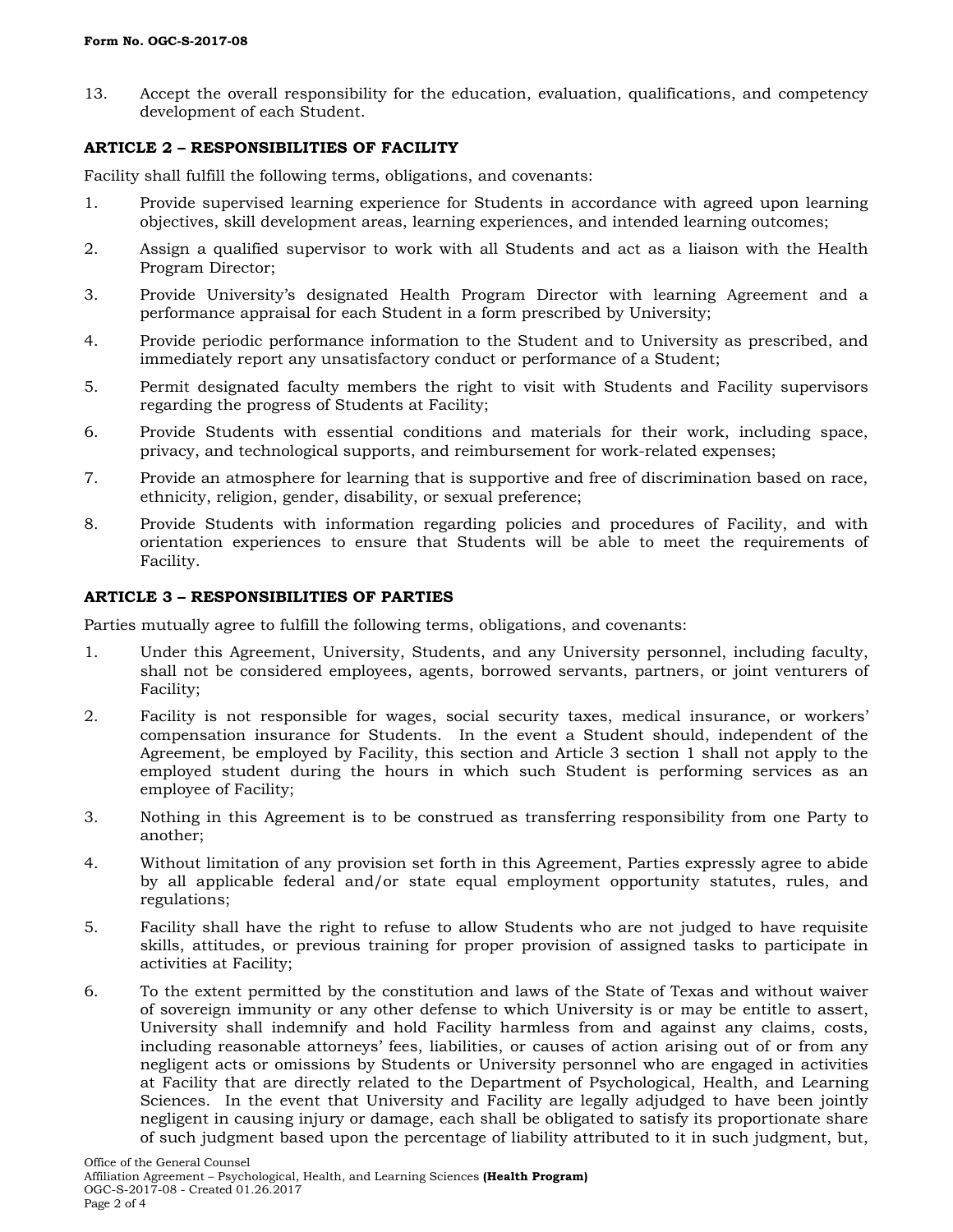if, in addition, University is adjudged to be liable for acts or omissions of Facility and/or any employee, personnel, or agent provided by Facility, then University shall be indemnified by Facility to the extent of a such vicarious liability. Neither Party hereto shall be obligated to indemnify the other for such other Party's own negligence. This indemnification provision shall survive termination of this Agreement.

### **ARTICLE 4 – TERM AND TERMINATION**

- 1. This agreement shall remain in effect until the end of University's academic year, including summer, and shall automatically renew for additional terms consisting of University's academic year, including summer, unless sooner terminated in accordance with applicable provisions of this Agreement.
- 2. Any breach of the covenants stated in Article 1 of this Agreement by University shall be considered a material breach of this Agreement. In the event of a material breach, Facility shall have the right to terminate this Agreement immediately.
- 3. Notwithstanding any other provision of this Agreement, either Party shall have the right to terminate this Agreement after thirty (30) calendar days' written notice is given to the other Party. If either Party exercises this option, Parties agree to make reasonable efforts so that Students already in training at Facility will be allowed to complete their stipulated courses of study.
- 4. Facility shall further have the right to demand immediate removal of any Student from its premises, upon a determination by the administrator in charge that the Student poses a threat to the safety of Facility's patients, clients, or personnel or to the orderly business functioning of Facility.

### **ARTICLE 5 – GENERAL PROVISIONS**

- 1. Parties agree that this Agreement will be construed by the laws of the State of Texas (exclusive of its conflict of laws), provision and venue for purposes of claims, or litigation shall be Houston, Harris County, Texas.
- 2. The terms and conditions of this Agreement may be modified upon mutual written consent of Parties at any time.
- 3. This Agreement and all terms and conditions contained herein shall become effective as of the date noted as the Effective Date.
- 4. Any notice required or permitted under this Agreement shall be considered effective as of the date sent by certified mail, return receipt requested as follows:

| University:                                                                                                                                                | Facility:       |
|------------------------------------------------------------------------------------------------------------------------------------------------------------|-----------------|
| Dean of College Education<br>University of Houston<br>Farish Hall, Room 214<br>Houston, TX 77204-5029                                                      |                 |
| with a copy to:                                                                                                                                            | with a copy to: |
| Health Program Director<br>University of Houston<br>Dept. of Psychological, Health, and<br>Learning Sciences,<br>214 Farish Hall<br>Houston, TX 77204-5029 |                 |

5. Neither Party may assign any rights or obligations under this Agreement without prior written consent of the other Party.